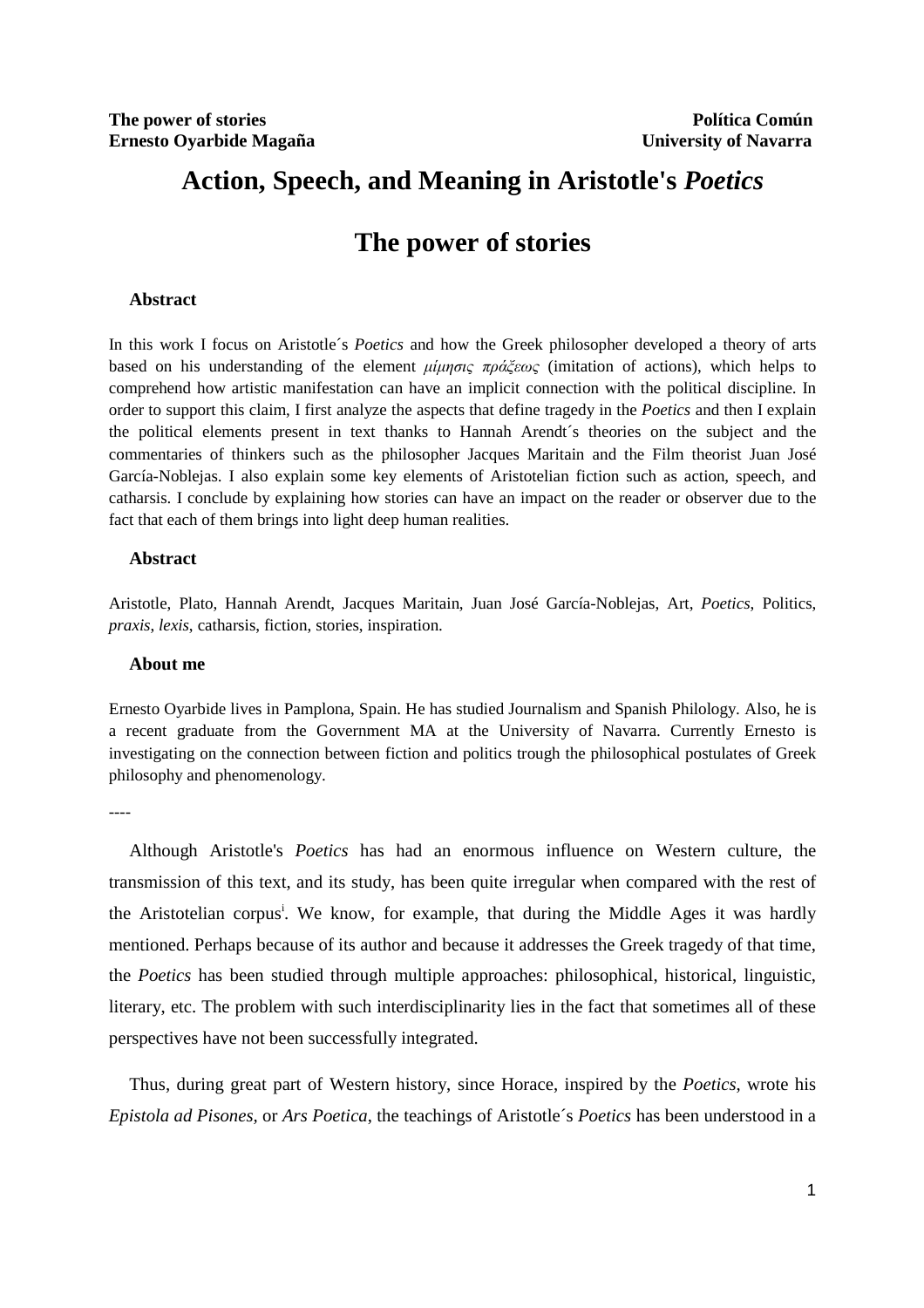strict normative way or a specifically technical manner. Many literary critics throughout history have understood the *Poetics* as a kind of formula by which to measure the accomplishment of a literary work. These critics judged stories depending on how well these followed a certain method. A similar approach could be found in painting, where several masters followed the golden ratio during centuries. It is clear that the application of this pictorial standard has produced effects of great beauty in the History of Art, but it would also be shortsighted to say that this is the only way to obtain an accomplished paintingii. Something similar can be said about literature or about any other artistic manifestation.

In this work I wish to focus on a rarely visited aspect of the *Poetics*: the political dimension within fiction<sup>iii</sup>. I plan to study the relation between these two disciplines through the articulation of Aristotelian action *(*πρᾶξις*)* and speech (λέξις). With the help of Hannah Arendt's thoughts on the subject, I would like to focus on these items and see how they have an influence on the production of fictional works, which can be both literary and cinematographic. To this purpose, I will also support my argumentation with the help of thinkers such as the philosopher Jacques Maritain and the Film theorist Juan José García-Noblejasiv.

#### **Relevant elements of the** *Poetics*

Although at first glance a political approach to fiction may seem quite unconventional, it is not precisely new. Already in his *Republic* Plato noticed the relationship between these two elements, though he presents that relation in a negative way<sup>v</sup>. After a long discussion about the poets, Plato accuses them of being harmful to the πόλις *or* city-state because very frequently their works did not adjust completely to true standards. Also, for Plato, poets did not always present good behavioral models by which the citizens could be educated. Due to these reasons, Plato considers that poets are potentially dangerous and therefore makes their expulsion from the  $\pi \delta \lambda \zeta$ necessary. This applies even to Homer.

 Such a reprobation of poets and their art was open to criticism at the time and is still controversial nowadays. In this matter, I share to some extent David Mamet´s statement: "Art is not political, nor is it educational. And it only ennobles in the sense that aesthetic joy may dignify all human beings" (104). This is also the opinion of Aristotle, which separates himself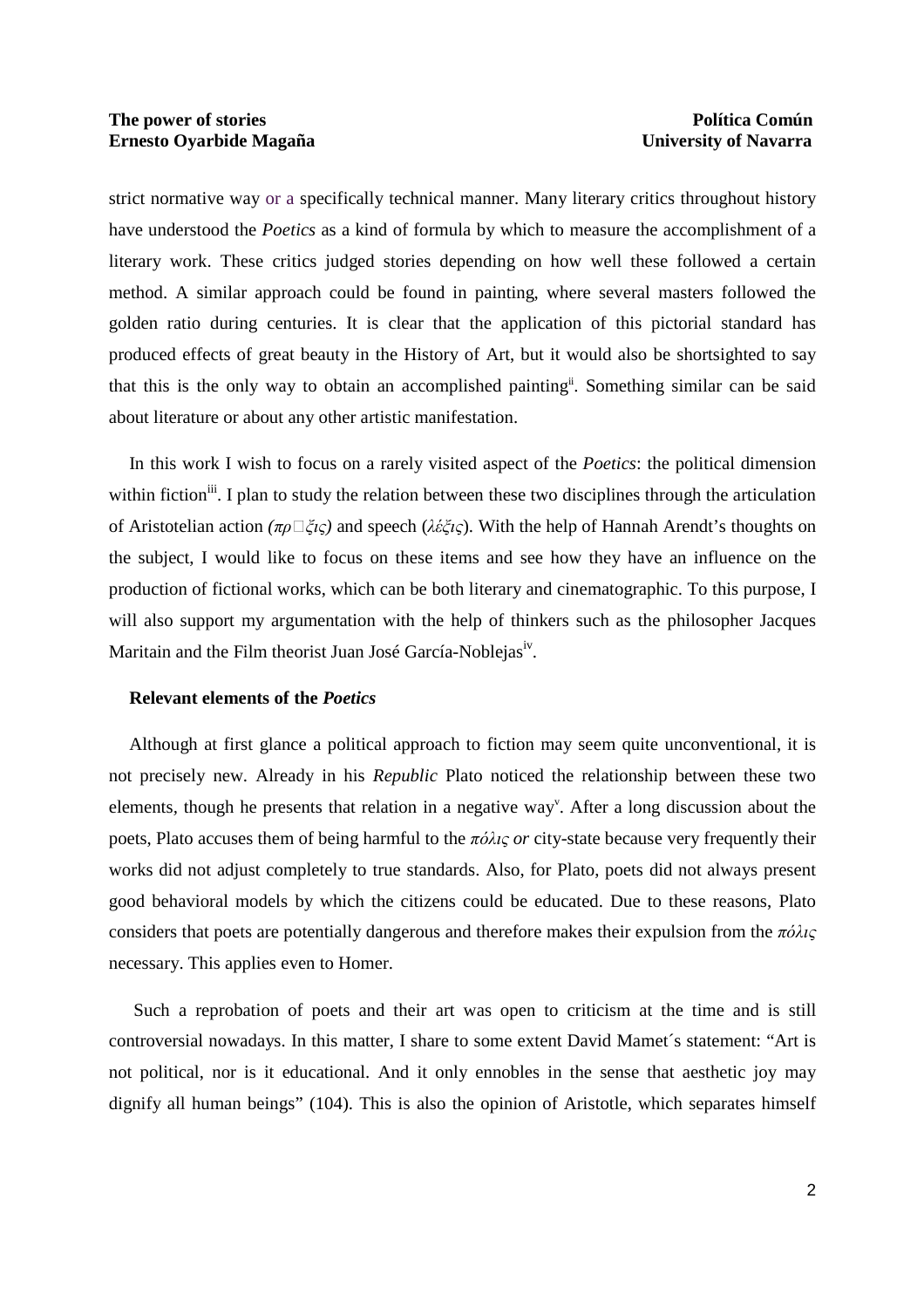from what his master said in the *Poetics:* "Moreover, the standard of what is correct is not the same in the art of poetry as it is in the art of social conduct<sup> $vi$ </sup> [politics] or any other art" (1460b) 13-15).

Although Aristotle´s claim is true, that does not mean that there is not an inherent connection between the political discipline and the artistic  $\pi o$ *ing* $\chi^{\text{vii}}$ . Despite the fact that Plato condemns this relationship, he was right in noticing that there is one. But to understand how this is possible, one should stay away from any kind of technical interpretation of artistic creation. It is true that in the process of creating an art piece technical expertise is heavily involved. Aristotle suggests this when discussing the imitation of objects in the art of painting:

We have, then, a natural instinct for representation and for tune and rhythm for the metres are obviously sections of rythms and starting with these instincts men very gradually developed them until they produced poetry out of their improvisations *(Poetics* 1448b 22-23).

He admits, therefore, a kind of evolution of technique or mastery in the creation of things, including works of art. These considerations better help understand the word "masterpiece", which would be the result of a refinement in technique. Nonetheless, the Stagirite himself is aware that this perspective does not completely exhaust this reality when he later says: "And that is why poetry needs either a sympathetic nature or a madman, the former being impressionable and the latter inspired*" (Poetics* 1455a 33-35). In the Greek original, the words "madman" *(μανικός)* and the expression "inspired" *(* $\Box$ *κστατικός)* made reference to realities that were beyond a person and even transcended him or her. The use of these terms in the *Poetics* quickly brings to mind the Platonic doctrine, developed in the *Phaedrus* (244th-245C) and the *Ion* (533e y 535c), about the enthusiasm ( $\Box$ νθουσιασμός) or divine madness that made poets go beyond themselves because they were supposed to be possessed by Nature or the Divine. This kind of madness helped them create their works of art<sup>viii</sup>. Considering that in these texts Plato uses the term  $\mu \alpha v \mu \dot{\alpha} \zeta$  and  $\Box \nu \theta \alpha \nu \alpha \sigma \mu \dot{\alpha} \zeta$  to describe this animic state so particular to the artist, then it is possible to discover some similarities between what is said by Plato and what Aristotle mentions in his *Poetics*. It is true that they may disagree in the treatment of this element. But surely both philosophers refer to the perplexity, already present in the classical thinkers, which was caused by the reality known as poetic inspiration: that strange force that impels some people to relate beautiful stories. Evidence of this special sensitivity to the issue of inspiration can be appreciated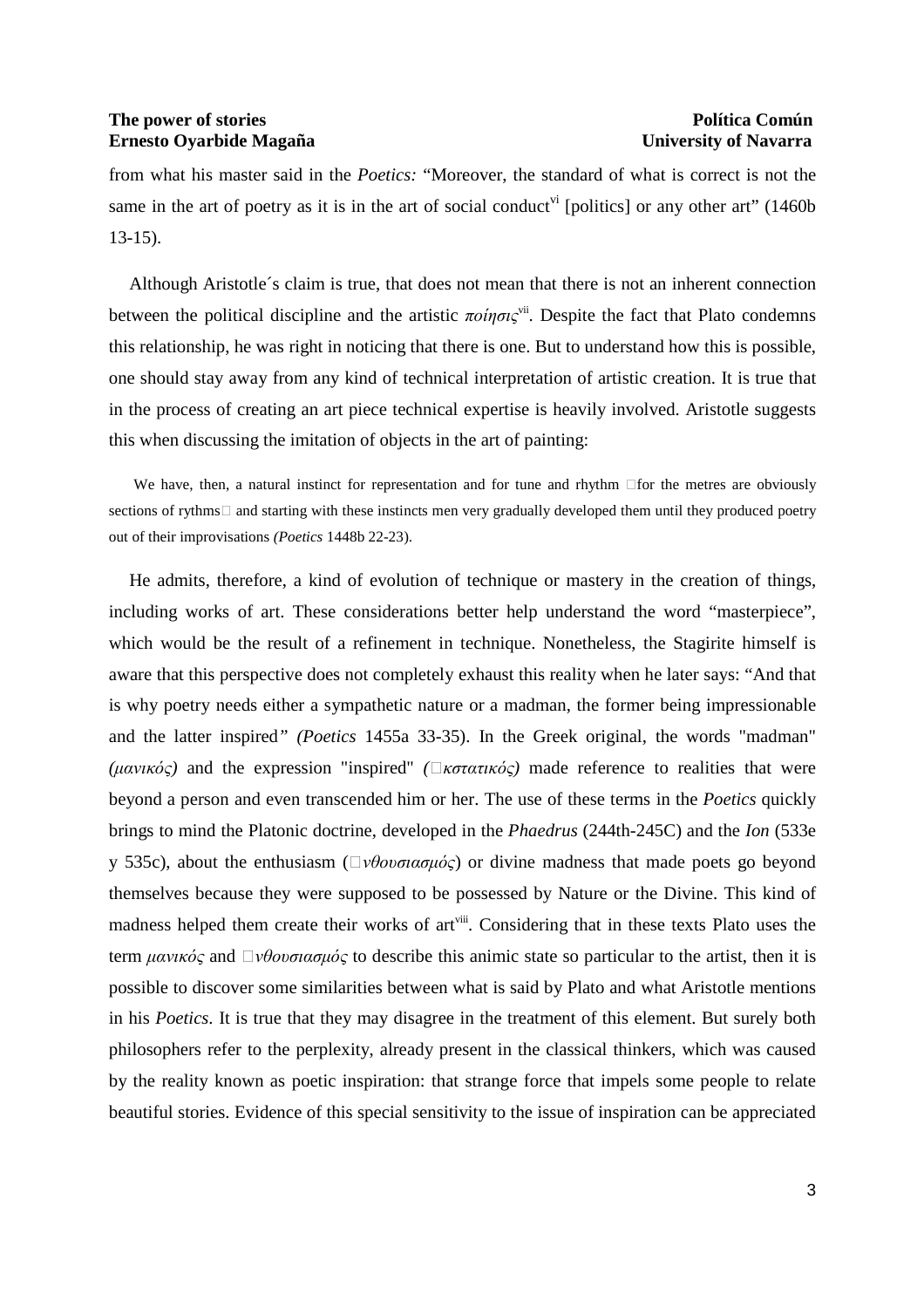in the fact that in the classical world, at the beginning of most stories, an invocation to the Muses and the divinity in general may be found. While it is true that such formulas were, in some cases, merely a rhetorical tactic, they suggest an important reality underlying all art and of which the classical thinkers were aware<sup>ix</sup>.

Taking into account all these arguments, it can be said that artistic creation includes two realities deeply related: inspiration and technique. The detailed treatment of these two exceeds the scope of this work<sup>x</sup>, but their mention allows us to see how a wide range of elements are involved in artistic creation. This is because, as Aristotle puts it, the key element in artistic ποίησις is the µίµησις πράξεως*.* That is, the imitation of human actions. As such, it relates to the practical reason and, therefore, is related to other disciplines such as ethics, aesthetics, rhetorics and politics<sup>xi</sup>. An analysis of the constitutive elements of tragedy in the *Poetics* will better help understand this idea. In chapter 6 of the *Poetics,* Aristotle gives a definition of tragedy:

Tragedy is, then, a representation of an action that is heroic and complete and of certain magnitude by means of language enriched with all kinds of ornament, each used separately in the different parts of the play: it represents men in action and does not use narrative, and through pity and fear it effects relief to these and similar emotions (1449b 24-28).

Almost immediately, the Greek philosopher turns his attention to some key aspects of that definition:

And since tragedy represents action and is acted by living persons, who must of necessity have certain qualities of character and thought for it is these which determine the quality of an action; indeed thought and character are the natural causes of any action and it is in virtue of these that all men succeed or fail it follows then that it is the plot which represents the action *(Poetics* 1449b 36-1450a 4).

For this work, I will focus my attention on the terms "representation of an action" *(*µίµησις πράξεως*)* and the expression "relief to these and similar emotions". That is, catharsis (κάθαρσις). Also, I will analyze what Aristotle meant by thought *(διάνοια)* and character *(*□θος). Among all these, the term action or  $\pi \rho \Box \xi i \zeta^{xii}$  will have a key role. For Aristotle,  $\pi \rho \Box \xi i \zeta$  is "an autoperfective activity in the intellectual and volitive order of nature" (González [ed.] 931). It is a goal-oriented activity that aims for a particular  $\tau \epsilon \lambda o \varsigma$  or final cause in its same operation and implies freedom of choice. It is known as an immanent operation. In Aristotelian philosophy,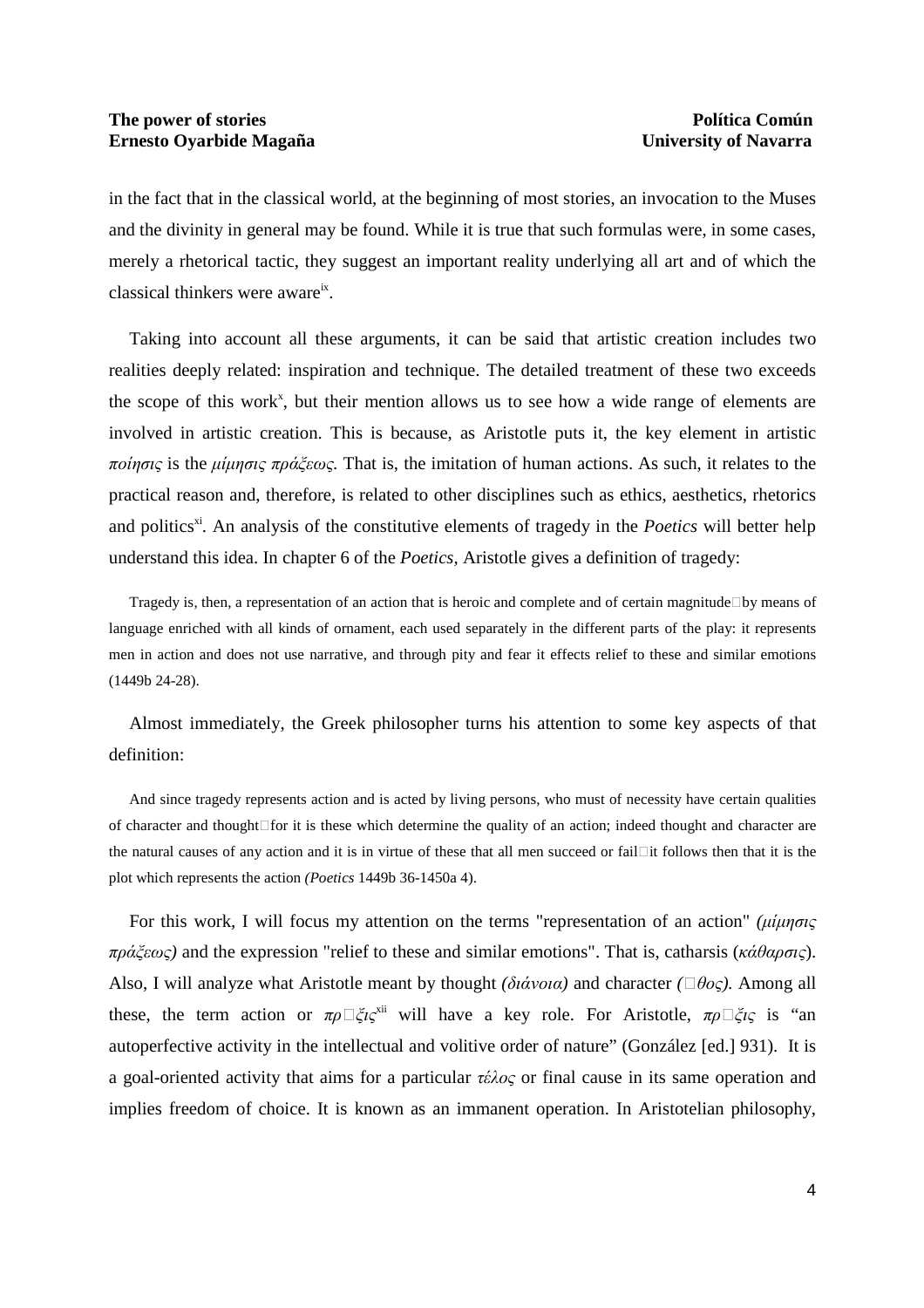"*praxis* is one of the three basic activities of human beings (the others being *theoria* or theory and *poiesis*, or skillful manufacture)"(Blackburn [ed.] 286).

This last statement about the different basic human activities can make us think of an actual opposition between  $πρ\Box ξις$  and  $πo$ *iησις*, since the first one involves a final cause inherent to its same execution and the second one is performed as a mean to another thing. However, there is no contradiction with what has been said so far. It must be remembered that precisely because of this aspect, artistic creation in poetry is a very complex issue, since it consists of a  $\mu\mu\eta\sigma\iota\varsigma$  or imitation of  $\pi \rho \Box \xi i \varsigma$ , a "reproduction" or "reinterpretation" of an action. The artistic  $\pi \rho \partial \eta \sigma \iota \varsigma$  is, therefore, a special kind of  $\pi o$ *ingic*.

A thinker that clearly differentiated between the more common productive  $\pi \omega \eta \sigma \zeta$  and the artistic  $\pi o$ *ingic* was Jacques Maritain. When he addresses this issue, he uses a different terminology, but all the same he clearly mentions two kinds of  $\pi o$ *ings*:

Cognitivity and creativity are the two essential aspects of the intellectual nature. Now let us consider these two aspects of the intellect in three significant instances: Science [*theoría*], Art [productive ποίησις], and Poetry [artistic  $\pi o$ *ingis* [[...]. Poetry, as distinct from art, has no object. I mean to say that in the case of poetry, there is nothing to which the creativity of the spirit tends so as to be *specified* and *formed,* nothing which originally plays with regard to this creativity a specifying or formally determining part (Maritain 168-170).

Here, science refers to the *theoría* mentioned before by Blackburn in the definition of  $\pi \rho \Box \xi \iota \varsigma$ . Art<sup>xiii</sup> refers to the productive ποίησις and poetry to the artistic ποίησις. For Maritain, the only goal of artistic  $\pi o$ *ingic* is to give expression to that knowledge created by inspiration, which is made possible thanks to the poetic intuition. With the concept "poetic intuition" Maritain relates the artistic  $\pi o$ *ingic* or poetry to the free non-conceptual life of the intellect and the free creativity of the human spirit<sup>xiv</sup>. We shall return to this distinction of two kinds of  $\pi o$ *inoi*<sub>c</sub> when exploring Hannah Arendt' theories on the artist.

For both Maritain and Aristotle, artistic creation is a free activity that leads to a nonconceptual product. For the Stagirite, this non-conceptual product has to do with the representation of an action, which somehow manages to imitate a real human situation. Indeed, when a poet writes a story, he or she does so through a technique that imitates something real. In this particular case, fiction is the imitation of a real action or  $\pi \rho \Box \xi \iota \varsigma$ . However, no matter how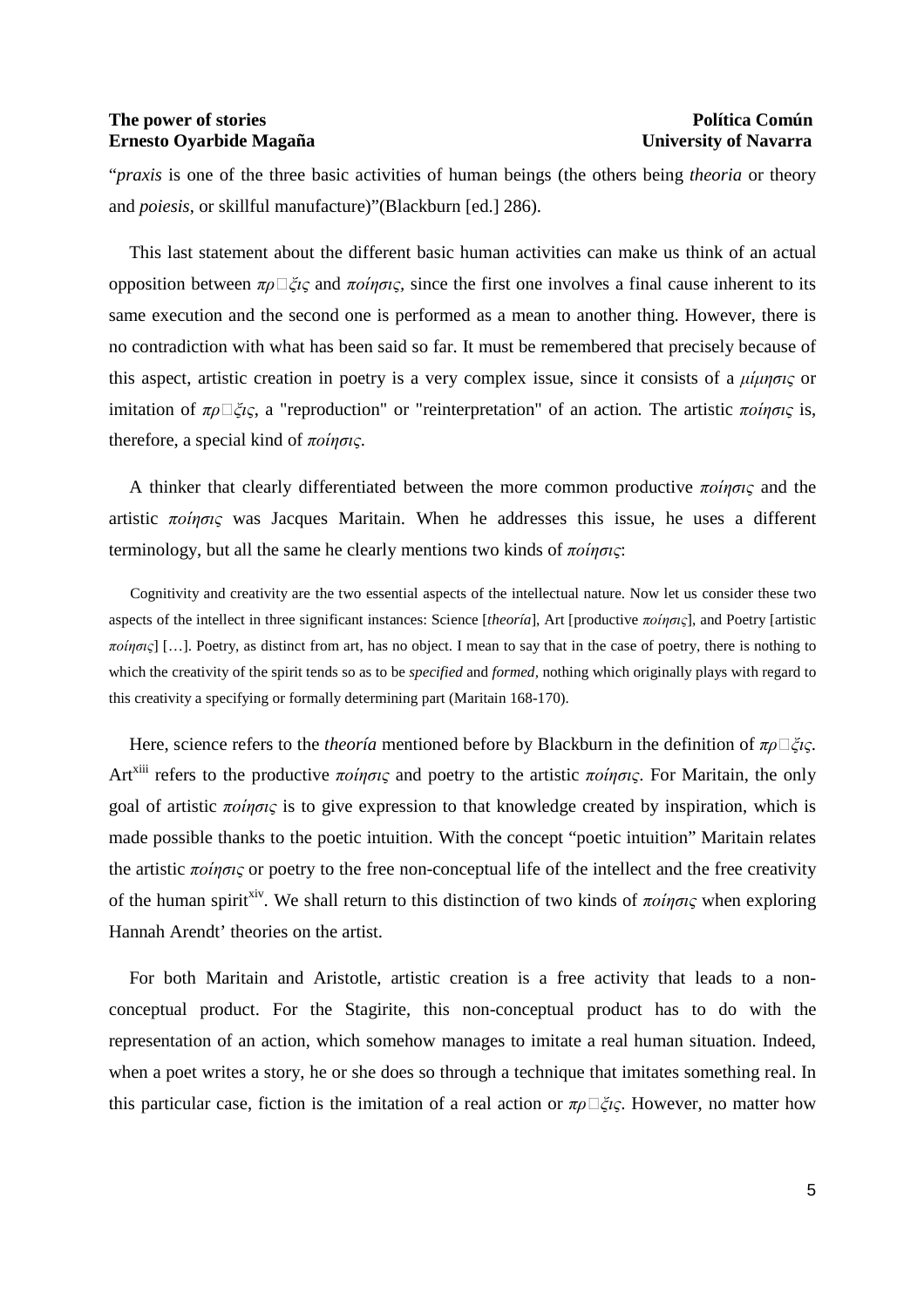genuine a story seems, its imitative character should not be forgotten. This is illustrated by what Aristotle says: "a poet's object is not to tell what actually happened but what could and would happen either probably or inevitably" *(Poetics* 1451a 37-38). The realm of the poet is the realm of plausibility, of the things that are possible. In this specific matter, Aristotle explains in chapter 9 (1451a 36-37) that stories should be made following the principle of verisimilitude, or of what is to be expected (κατ τ ε κός), and the principle of necessity ( $\Box$ ναγκα $\Box$ ον). The first one refers to what is expected from a real human action or  $\pi \rho \Box \zeta \chi c$ . The second one refers to what is expected from processes of nature. Stories should always be plausible in how they portray human behavior and in how the world the characters live in has a certain intern logic, be that world a fantastic one or a more conventional one. Nonetheless, Aristotle explains that verisimilitude should always be preferred to necessity (*Poetics* 1460a 28-29). That means that the plausibility of human actions is more important than a fictional world with an internal logic. This makes sense when we remember that for the Stagirite, the goal of fiction is to manage and achieve a representation of action or  $\pi \rho \Box \xi \iota \varsigma$ .

For Aristotle, the imitation of actions help constitute the plot or myth  $(\mu \Box \theta o \varsigma)$  of the story: a complex structuring of events and situations that gathered together compose a specific and unique  $\pi \rho \Box \xi \zeta$  or action that comprises the other lesser actions or events of a story. To achieve this, the poet uses the actions performed by each character  $(\Box \theta o \varsigma)$  and what they say  $(\lambda \xi \zeta \varsigma)$ . In this matter, it is important to remember that for Aristotle the speeches of the characters come from their thoughts *(*διάνοια*).* All these elements can be seen in Chapter 6 of the *Poetics*, where Aristotle states how action is the key element of tragedy:

Moreover, you could not have a tragedy without action, but you can have one without character-study [...]. A further argument is that if a man writes a series of speeches full of character and excellent in point of diction and thought, he will not achieve the proper function of tragedy nearly so well as a tragedy which, while inferior in these qualities, has a plot or arrangement of incidents (1450a 24-33).

The close relationship between  $\Box \theta o \varsigma$  and  $\delta u \dot{\alpha} v \circ a$  can be explained further:

as *ethos* is revealed mainly by action, so *dianoia* is revealed in *logoi* spoken or written, in demonstrations and in generalizations. […] *Ethos kai dianoia* are the two aspects of the whole man, corresponding, though rather superficially, to character and intellect (Lucas [ed.], 106).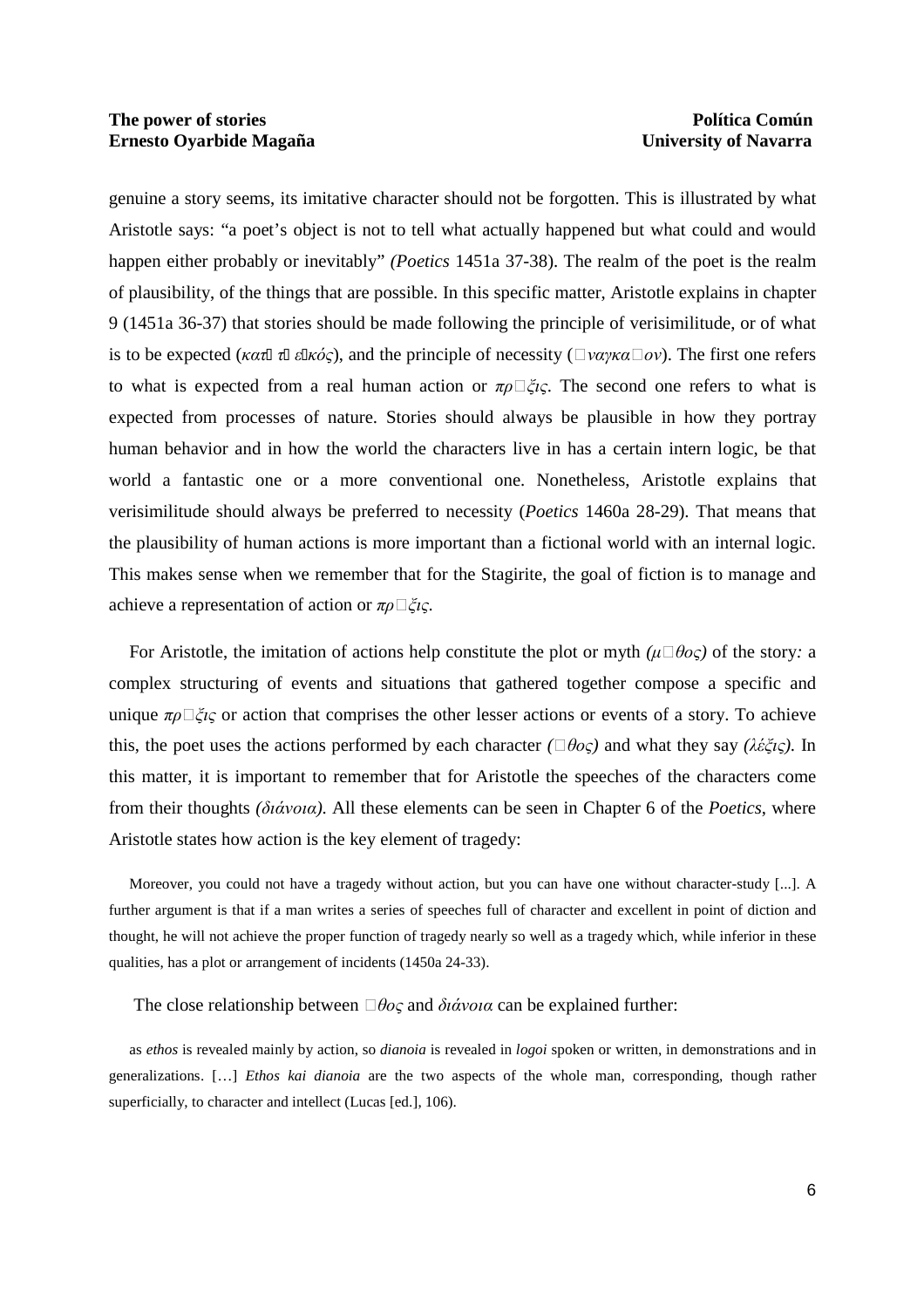Indeed, Aristotle distinguishes two kinds of virtues: those that are ethical or moral virtues and those known as dianoethical or intellectual virtues *(Nicomachean Ethics* 1103a 5). According to the  $\delta i \dot{\alpha}$  or thinking capacity that a person has, he or she will ponder a specific situation differently. According to the specific  $\Box \theta o \circ c$  character of a person, his or her reactions to certain events will differ. It is important to mention that διάνοια is not limited to mere ponderation, but it is also made evident through diction or speech *(*λέξις*).* In the *Poetics,* λέξις is more than the style in which things are said. It involves the entire process of combining words into an intelligible sequence. After all, in the material world opinions tend to be materialized through words $x^y$ . It is therefore through actions and speech, performed by characters who deliberate, that the myth or plot is built.

After all these considerations, we can understand that the final cause or  $\tau \epsilon \lambda o \varsigma$  of the tragedy, and any kind of fiction, lies in the creation of the plot, the myth or  $\mu \Box \theta o\varsigma$ . And to this end the  $\Box \theta$ ος and διάνοια are articulated through action (πρ $\Box \xi$ ις) and speech (λέξις). Moreover, genuine poetic works not only achieve a certain myth or  $\mu \Box \theta o c$ , but they also succeed in obtaining the effect mentioned in the definition of tragedy: "and through pity [ἔλεος] and fear [φόβος] it effects relief [κάθαρσις] to these and similar emotions (*Poetics* 1449b 27-28)". From ancient times until now, the phenomenon of catharsis and its meaning have been subject to many kinds of interpretations. García-Noblejas presents a fairly plausible interpretation that encompasses various aspects present in catharsis.

To talk about reaching catharsis in the poetic activity is to agree with Aristotle (*Poetics*, 1448b 6-20) on the human natural tendency to have pleasure in learning [...]. The human being experiences pleasure, for example, when he gets to understand when he knows *par coeur* that certain action constitutes a moral evil. It is a pleasure to know this even though that knowledge of a life situation which is not to be mistaken with a simple theoretical understanding is not completely conscious (García-Noblejas "Pensar hoy" 283-284).

With this comment on catharsis, Garcia-Noblejas mentions a great variety of items which do not only include literary elements, but other philosophical and vital realities as well. The film theorist states that through catharsis fiction leaves in the reader or spectator a certain kind of vivid non-theorical knowledge. Such an interpretation of fictional products has an enormous potential. The mention by Aristotle of pity and fear, when discussing tragedy, eventually brings into consideration the emotions or παθηµάτων (*Poetics* 1449b 28) produced by the story. Trough a complex process, these emotions are purged ( $\kappa \dot{\alpha} \theta \alpha \rho \sigma \zeta$ ) and transformed by the same story in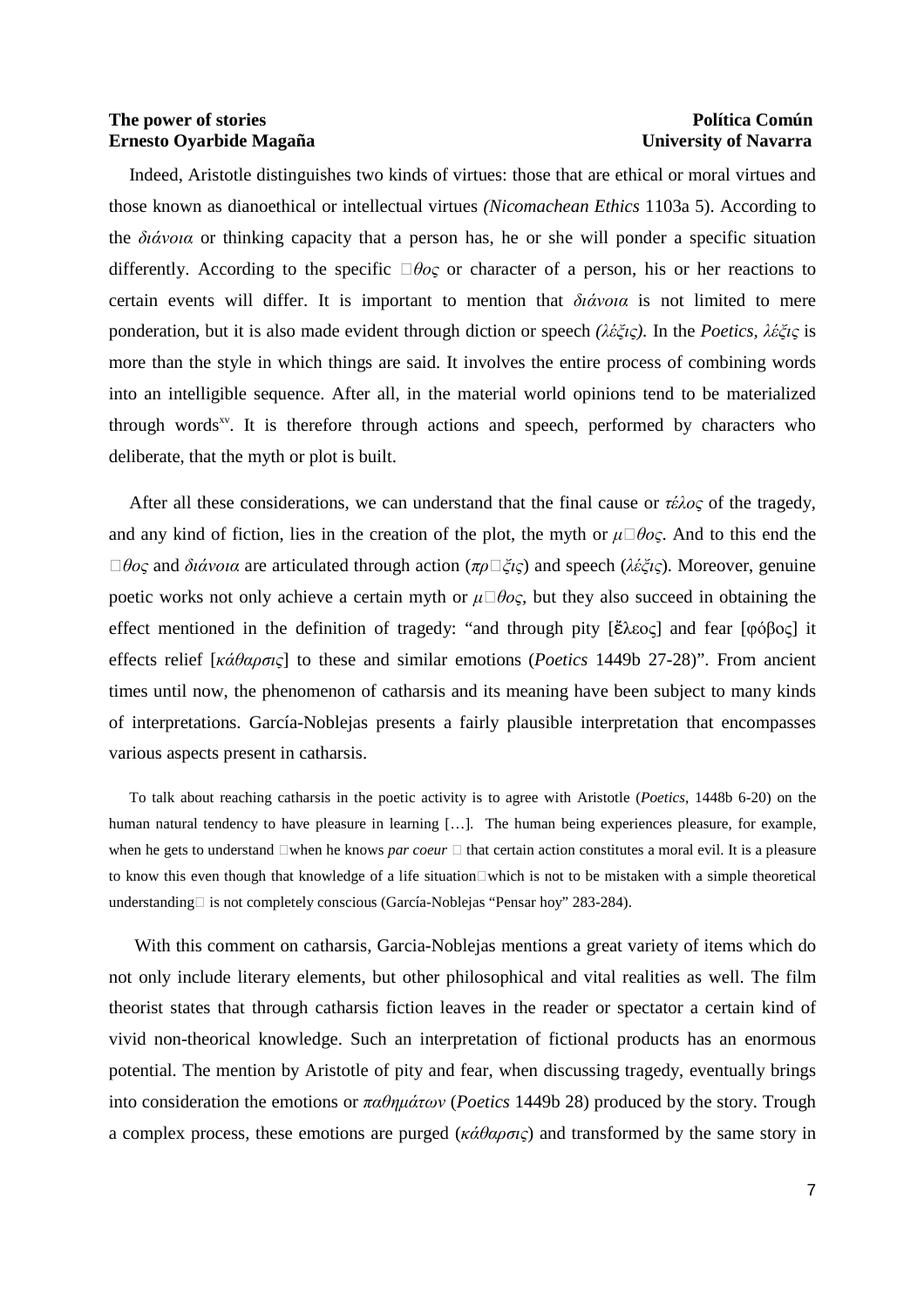order to create a specific vital experience. According to García-Noblejas, catharsis is the result of accomplishing a non-conceptual understanding *par coeur of* not only evil actions, but also of good deeds. For this film critic, fiction, both literary and audiovisual, offers people a different way to grasp reality aside from theoretical or philosophical reflections. It enables a person to have a vital or experiential knowledge about human situations without experiencing them firsthand. We will return to this process later and explain more on the subject. For the moment, after having considered all these relevant elements present in the *Poetics*, we shall now see how stories have an inherent connection with the political discipline.

#### **Hannah Arendt and the** *vita activa***: the nexus between political theory and action.**

 Perhaps one of those who noticed the huge political component in the creation of stories was the German thinker Hannah Arendt. In her book, *The Human Condition*, Arendt studies the various components of the *vita activa*. With this expression she wanted to designate three key non-theoretical activities that correspond to one of the basic conditions under which life on earth has been given to a person: labor, work, and action. Because a correct understanding of these elements helps us better understand the political theories of the German thinker, I will briefly explain each of them.

Labor is the activity that corresponds to the biological process of the human body, whose spontaneous growth, metabolism and eventual decay are linked to the vital necessities produced and fed by this activity. The human condition of labor is life itself. Within this notion, one can speak of a person as *animal laborans*. The things less durable are those things necessary for the processes of life. Its consumption barely survives the act of its production. Anything that is procured for subsistence, after a short period is consumed and returns to the natural process that originally produced it. Thus, this activity is doomed to be dependent of the eternal cycles of nature. The human being may be the master of all living creatures, but still he or she is a servant of his or her own nature. Nevertheless, the *animal laborans* may redeem from this perpetual process of life through work, which relieves from the pain and discomfort of labor and also builds a lasting world, a world of things in which a person, once relieved from the burden of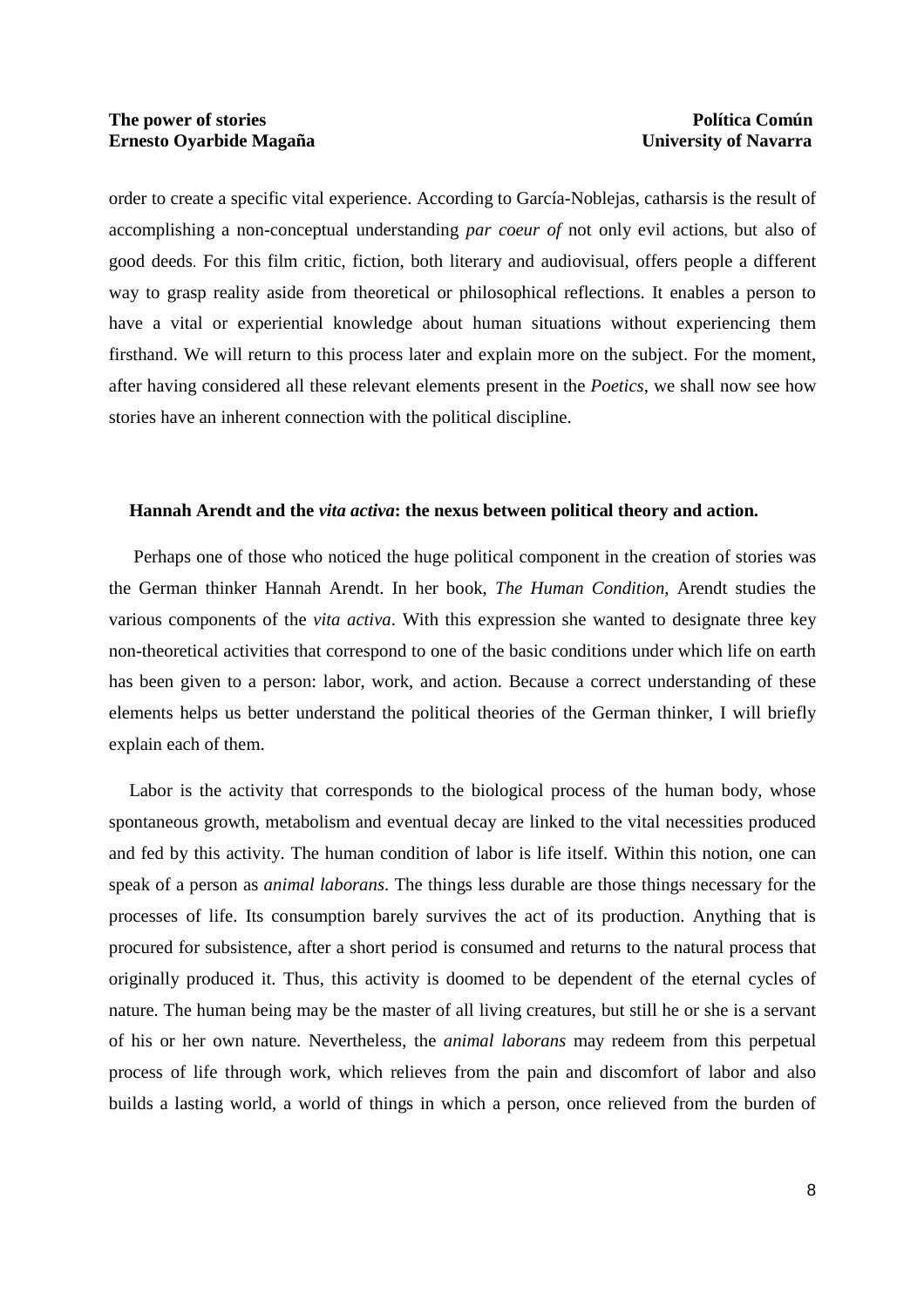procuring his or her subsistence, may engage in other activities that are more appropriate to the human being.

Work is the activity that corresponds to the unnaturalness of human existence, which is not embedded in the species' ever-recurring life cycle. Work provides an "artificial" world of things, clearly distinct from all natural surroundings. Within its borders each individual life is housed, while this world itself is meant to outlast and transcend them all. The human condition of work is worldliness. The human being, in this activity, is known as the *homo faber*. Through the work of his or her hands, a person produces an endless variety of things, whose total amount constitutes the human artifice. According to Arendt, work produces things of lasting nature and it brings, from a material point of view, some objectivity to the world because of the objects it creates. Without these objects, without a reality between men and nature, there would be eternal movement. But there would not be objectivity or stability. The essential difference between the things made by labor and the things made by work lies in the fact that the first group of things is made to be consumed. These things also tend to expire or decay very easily. The second group of things is designed to be used. And while the eventual destruction or decay of the products of both activities is inevitable, destruction is contingent to the things produced by work and inherent to the things made by labor. For Arendt, fabrication, the work of *homo faber,* consists in reification. Following a certain idea or model, the human being interrupts the innate processes of nature and alters them in order to produce something new: an object that is always artificial due to the fact that its existence is only possible through the mediation of a person.

Even though work is necessary to liberate oneself from life´s cycles, this activity can lead to a potential risk due to the congenital element of instrumentalization underlying work:

Man, in so far as he is *homo faber*, instrumentalizes, and his instrumentalization implies a degradation of all things into means, their loss of intrinsic and independent value, so that eventually not only the objects of fabrication but also "the earth in general and all forces of nature", which clearly came into being without the help of man and have an existence independent of the human world, lose their value because [they] do not present the reification which comes from work (Arendt 156).

It could be argued that it is possible to find meaning through thought, but within the *vita activa*, *homo faber* can only be redeemed from the devaluation of all values, and from the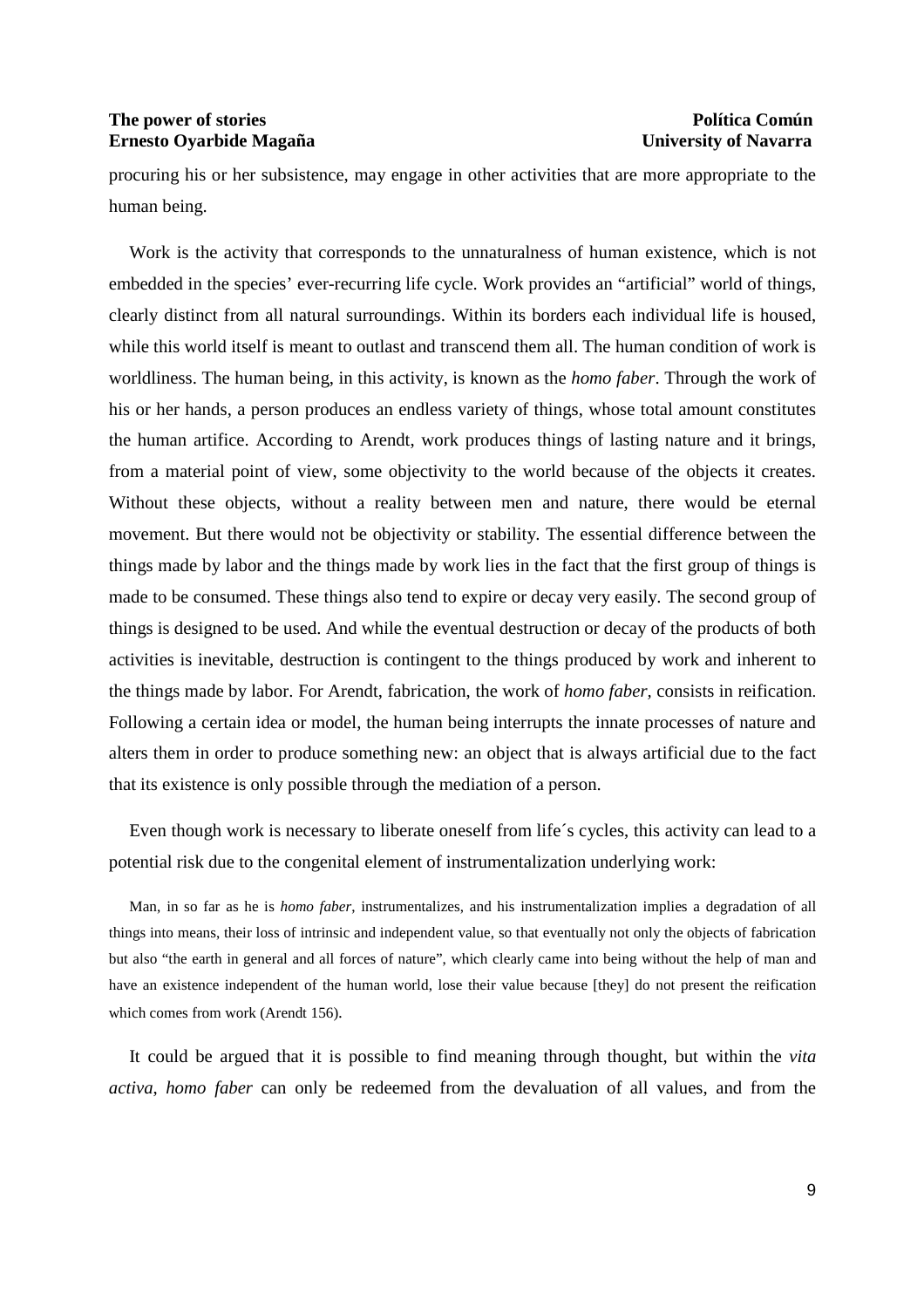inability to find valid models in a world determined only by means, through the interrelated faculties of action and speech.

Action is the only activity that goes on directly between men without the intermediary of things or matter. This activity is the one that most comes into our interest, since it corresponds to the human condition of plurality, the fact that people, not one person alone, live on earth and inhabit the world:

While all aspects of the human condition are somehow related to politics, this plurality is specifically *the* condition—not only the *conditio sine qua non*, but the *conditio per quam*—of all political life (Arendt 7).

For Hannah Arendt, action identifies with the Aristotelic term  $\pi \rho \Box \xi \iota \varsigma$ . It is autoperfective, immanent, goal-oriented and the result of human freedom. For the German thinker, action would be an unnecessary luxury, a capricious interference with the general laws of behavior, if all human beings were merely endless, reproducible repetitions of the same model, whose nature or essence was the same for all and as predictable as the nature or essence of any other thing. Plurality is the condition of human action because, while we are all, to some extent, the same (that is, human), "nobody is ever the same as anyone else who ever lived, lives or will live" (Arendt 8).

For Arendt, of all the activities present in human communities, only two are suitable for political life. Those are the same two that, according to Aristotle, constitute the βίος πολιτικός (the political life): action  $(\pi \rho \Box \xi \iota \varsigma)$  and speech  $(\lambda \xi \xi \iota \varsigma)$ , which is also a form of  $\pi \rho \Box \xi \iota \varsigma$ . Together, both constitute the sphere of human affairs. And to Arendt both are related:

Action and speech are so closely related because the primordial and specifically human act must at the same time contain the answer to the question asked of every newcomer: "Who are you?" This disclosure of who somebody is, is implicit in both his words and his deeds (178).

According to the German thinker, the πόλις*,* properly speaking, is not the city-state in its physical and historical situation. It is rather the organization that emerges from people speaking and acting together. The true space of a  $\pi \phi \lambda c$  transcends the material: it spreads among all people living together towards a common goal. In this sense, to act politically would consist on leaving the private sphere, at least for a moment, and reveal oneself to others in the public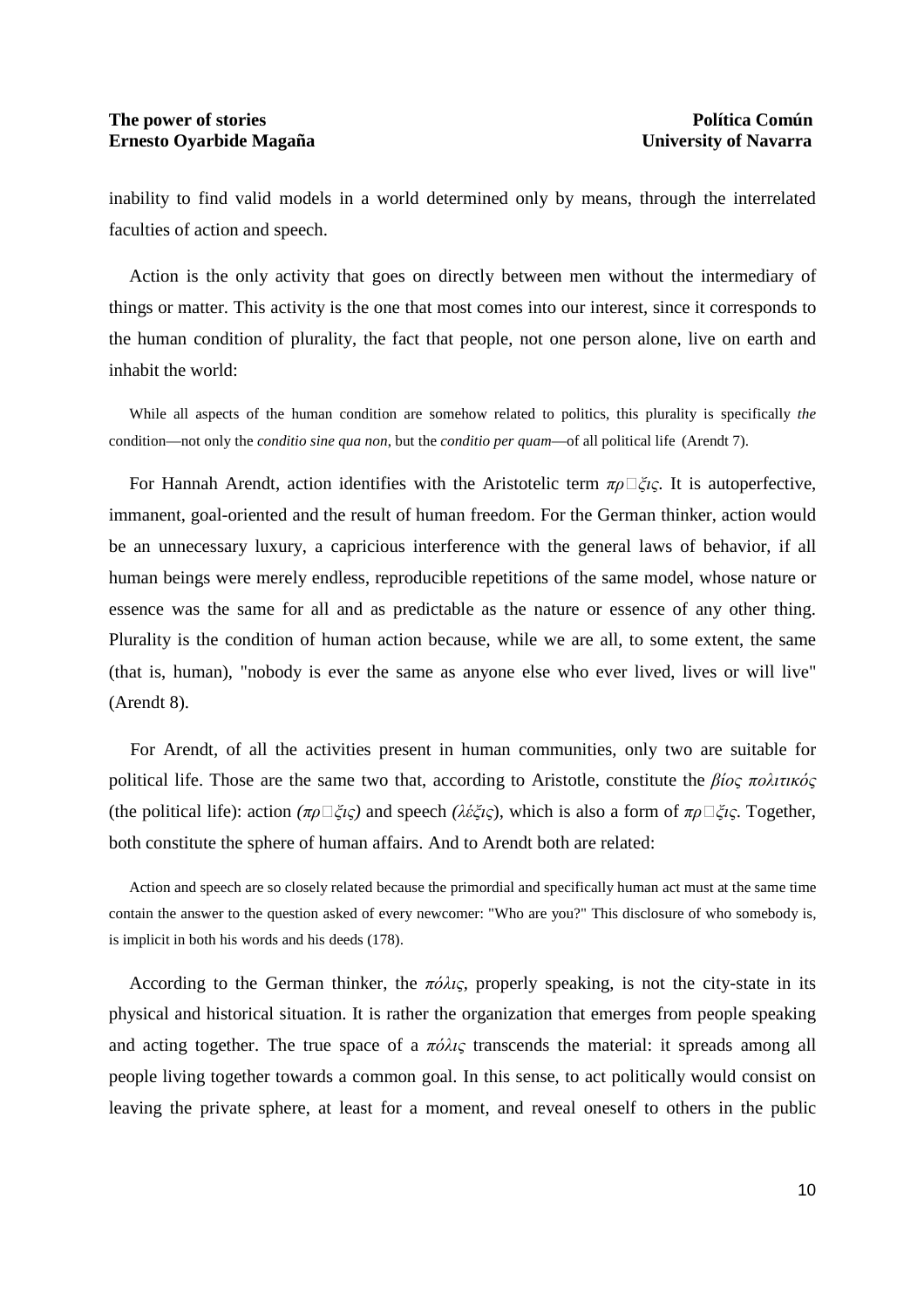sphere. To manifest oneself means to appear in front of others and individualize oneself through action and speech. These two cases of the *vita activa* have a τέλος or final cause inherent to themselves. And in this sense, they both redeem the *homo faber* from the trap of eternal instrumentality. This is because, unlike other activities, the purpose of action  $(\pi \rho \Box \xi \iota \zeta)$  and speech ( $\lambda \hat{\varepsilon} \zeta \hat{\varepsilon}$ ) lies in their own realization. They exhaust their full meaning in their performance.

#### **Fiction and power: catharsis as a way of dialogue**

At this point, it is now possible to understand the close relationship between what is said by Aristotle in the *Poetics* and the political reflections of Hannah Arendt, who closely follows the thought of the Stagirite. The previous argumentation has shown how some elements that once were only considered as part of the tragedy *(πρ*□*ξις* and λέξις) are now also essential components of the political life.

As seen before, the *animal laborans* is redeemed by the *homo faber*. And this one, in turn, is saved by the interrelated faculties of action and speech, who come to produce meaningful stories that bring to light the life of every person, allowing us to remove ourselves from collective anonymity. However, action and speech are fragile realities. Life in a non-biological sense, that is, the period of time that every man has between birth and death, manifests itself in action and speech. These two elements share with life its essential frailty. The great deeds and words of every human being are doomed to disappear with him or her. To conquer some kind of durability, it is necessary to resort to *homo faber* in his or her highest capacity. That is, the artist. In this way, Arendt also distinguishes between productive and artistic  $\pi o$ *ingic*, since she mentions a *homo faber* that produces things to be used and a *homo faber* that, paradoxically, produces things that are useless:

Among the things that give human artifice the stability without which it could never be a reliable home for men are a number of object which are strictly without any utility whatsoever and which, moreover, because they are unique, are not exchangeable and therefore defy equalization through a common denominator such as money; if they enter the exchange market, they can only be arbitrarily priced (167).

Through art, the intangible and fleeting essence of each human life is made tangible in the material world. Without the help of the artist, the story created by the life of each human being, the actual account that gives meaning to each person, would be doomed to disappear. The artist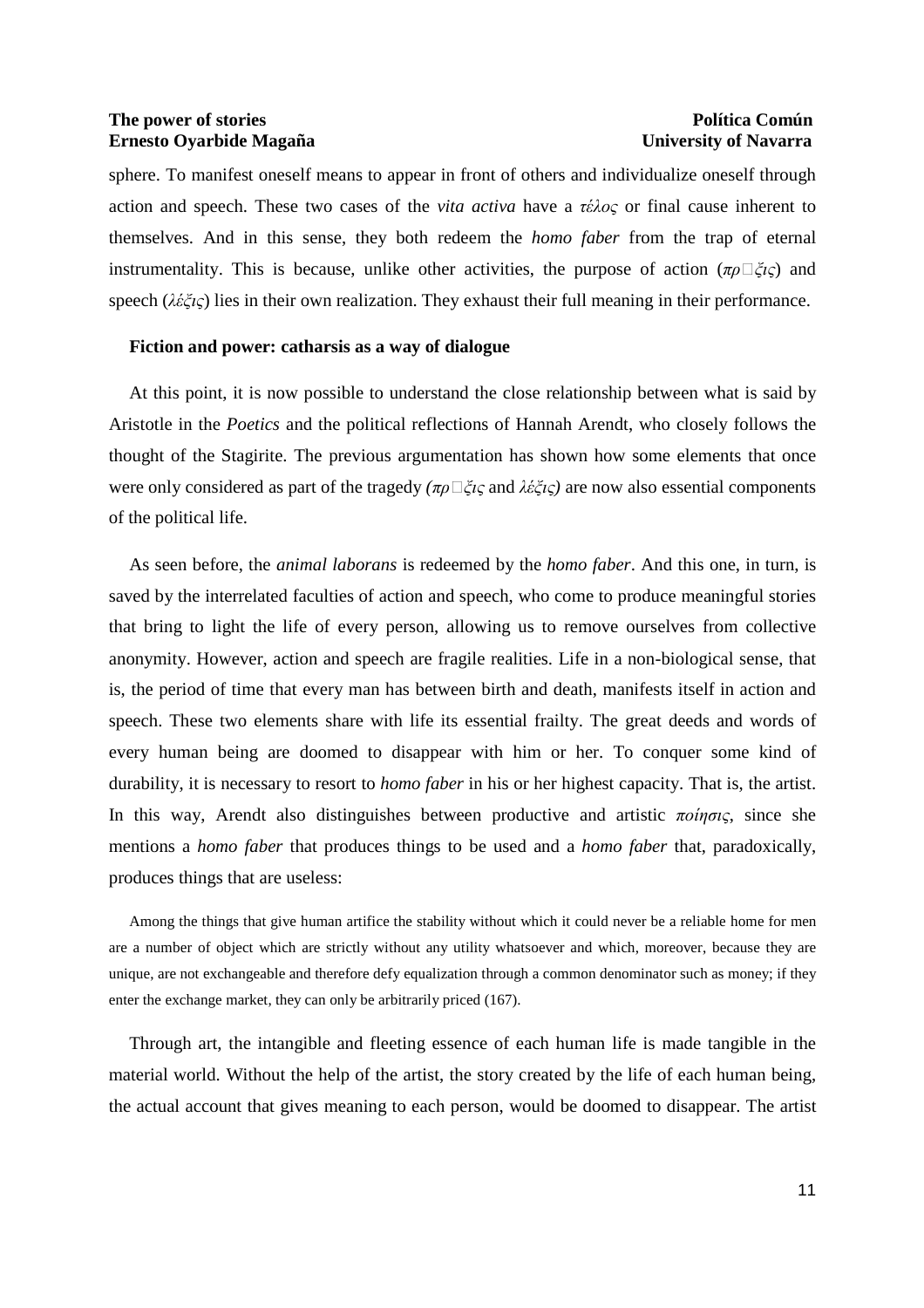manages to immortalize these by reification, which occurs by writing something down, painting an image, modeling a figure or composing a melody. In all these cases reification brings to the tangible world intangible realities.

The sphere of human affairs is made up of the web of human relations that any person establishes between others wherever they decide to live together. The revelation of "who" one is through speech, and the establishment of a new beginning through action, always take place within the previous human actions and speeches of a  $\pi \delta \lambda \iota \varsigma$ . Each person's story affects other life stories while configuring itself at the same time. Each new beginning of a particular story brings a change to the whole interrelation of human actions and speeches in the public sphere.

It is in this process of perpetuating the meaning of an action through a story where Hannah Arendt appeals directly to Aristotle and his *Poetics.* For the German thinker, the specific content as well as the general meaning of action and speech may take various forms of reification in art works. Only trough art pieces an extraordinary event can be shown in its full significance:

The specific revelatory quality of action and speech, the implicit manifestation of the agent and speaker, is so indissolubly tied to the living flux of acting and speaking that it can be represented and "reified" only through a kind of repetition, the imitation or *mimesis*, which according to Aristotle prevails in all arts but is actually appropriate only to the drama (Arendt 187).

This assertion should not lead to think that the imitative element lies only in the art of the actor. Aristotle and Arendt claim that it also lies in the making or writing of the play, at least to the extent that the drama comes fully to life only when it is enacted in the theater. According to Arendt, only the actors and speakers who re-enact the story's plot can convey the full meaning, not so much of the story itself, but of the "heroes" who reveal themselves in it. This is the reason why Aristotle sometimes mentions how the representation or imitation of action ( $\pi \rho \Box \xi$ ic) is shown through the agents (πράττοντες) ( *Poetics* 1448a 1 ff., 1448b 25, 1449b 24 ff.).

In terms of Greek tragedy, this would mean that the story's direct as well as its universal meaning is revealed by the chorus, which does not imitate and whose comments are pure poetry, whereas the intangible identities of the agents in the story, since they escape all generalization and therefore all reification, can be conveyed only through an imitation of their acting. This is also why the theater is the political art *par excellence*; only there is the political sphere of human life transposed into art. By the same token, it is the only art whose sole subject is man in his relationship to others (Arendt 187-188).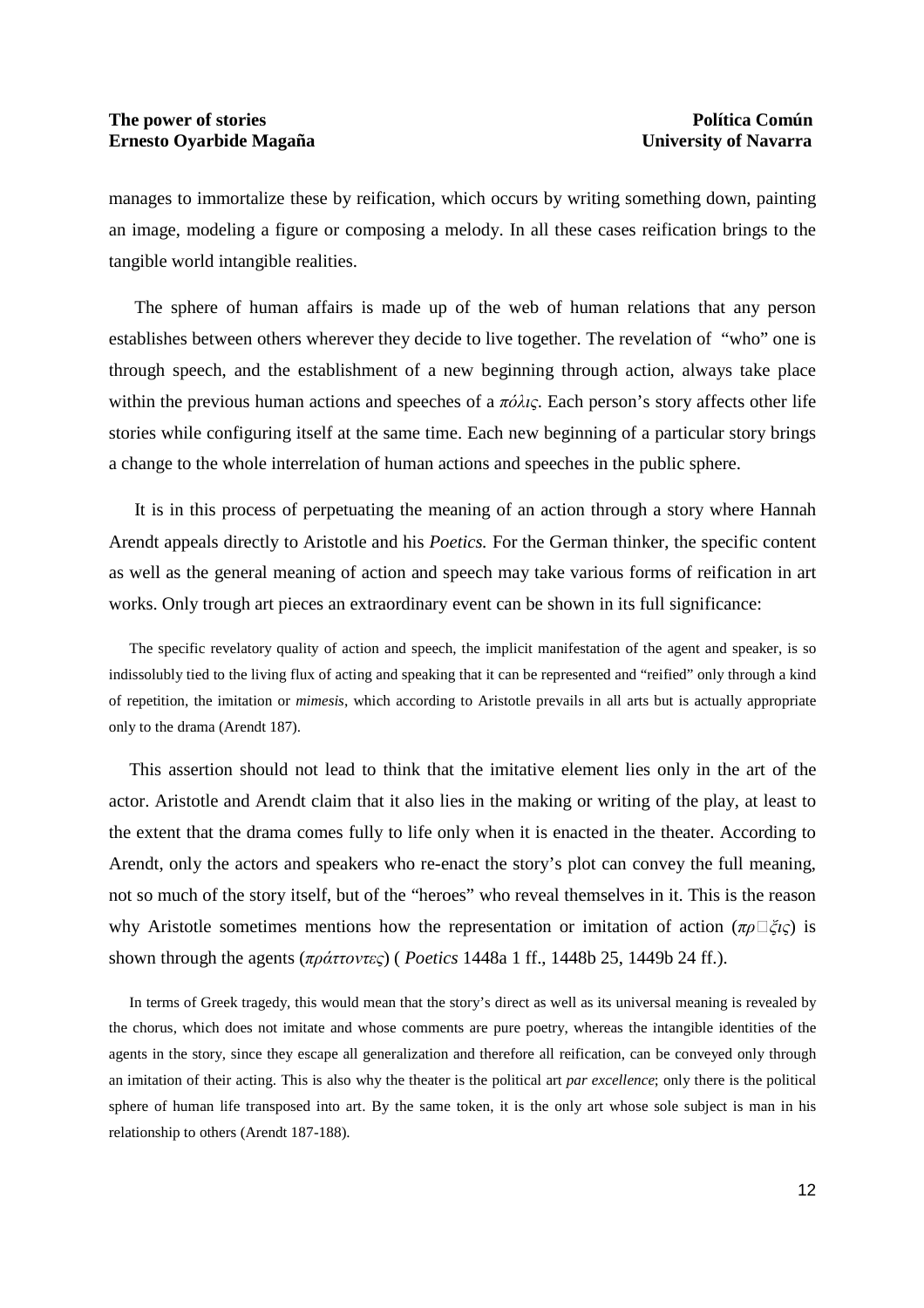For Arendt, the fact that every individual life between birth and death can eventually be told as a story with a beginning and an end is "the pre political and prehistorical condition of history, the great story without beginning or end" (184). It must be remembered that, even if it is sometimes visible, the unique identity of each person always retains certain intangibility. This has to do with the inability to reach a definition of each person, since all definitions are determinations or interpretations of what is a human being and, therefore, what is ultimately exposed is the set of qualities that every person shares with other humans. The answer to "who" a person is becomes tangible only in his or her life's story. But as such, it can only be known completely as a palpable entity after it has finished.

The difference between a true story and a fictional one lies in the fact that the second one was made by a poet, while the first one has not been completely created by human hands. True stories tend to present a wealth of elements and circumstances abysmally larger than those created by a poet. For Hannah Arendt, it is much more difficult to reach the full meaning of a true story, an issue which creates some perplexity. This is because in any series of events that together form a story with a single meaning, at the most we can isolate the agent that put the whole process in motion, and although this agent is often the protagonist, the hero of the story, it is not possible to identify him or her as the sole author of the mentioned story.

However, it seems that in this particular subject Arendt doesn't realize that there are fictional cases that may lead to the same perplexity. Stories like *Faust, Don Quixote, The Divine Comedy* and many more are proof of that. Their great complexity makes it very difficult to reduce everything to the unique story of a single actor. Don Quixote, for example, would not have been the same without his Amadis, Sancho Panza and Dulcinea. It seems that, at least in this case, Hannah Arendt forgets her notion of plurality, so many times mentioned as the condition for political life and as the true element by which human relationships really flourish. For all these reasons, it is important to go beyond finding who the protagonist is. Rather, it is better to search beyond the mere actors and understand the truth behind the human actions and speeches, those true reasons that actually motivate them in the first place. Indeed, it can be said that every human being is the protagonist of his own story, but it is also true that no one is entirely responsible of all the circumstances and situations that make up his or her life. Very frequently one's story depends on oneself, but it also depends on others and the true motivations that drive both oneself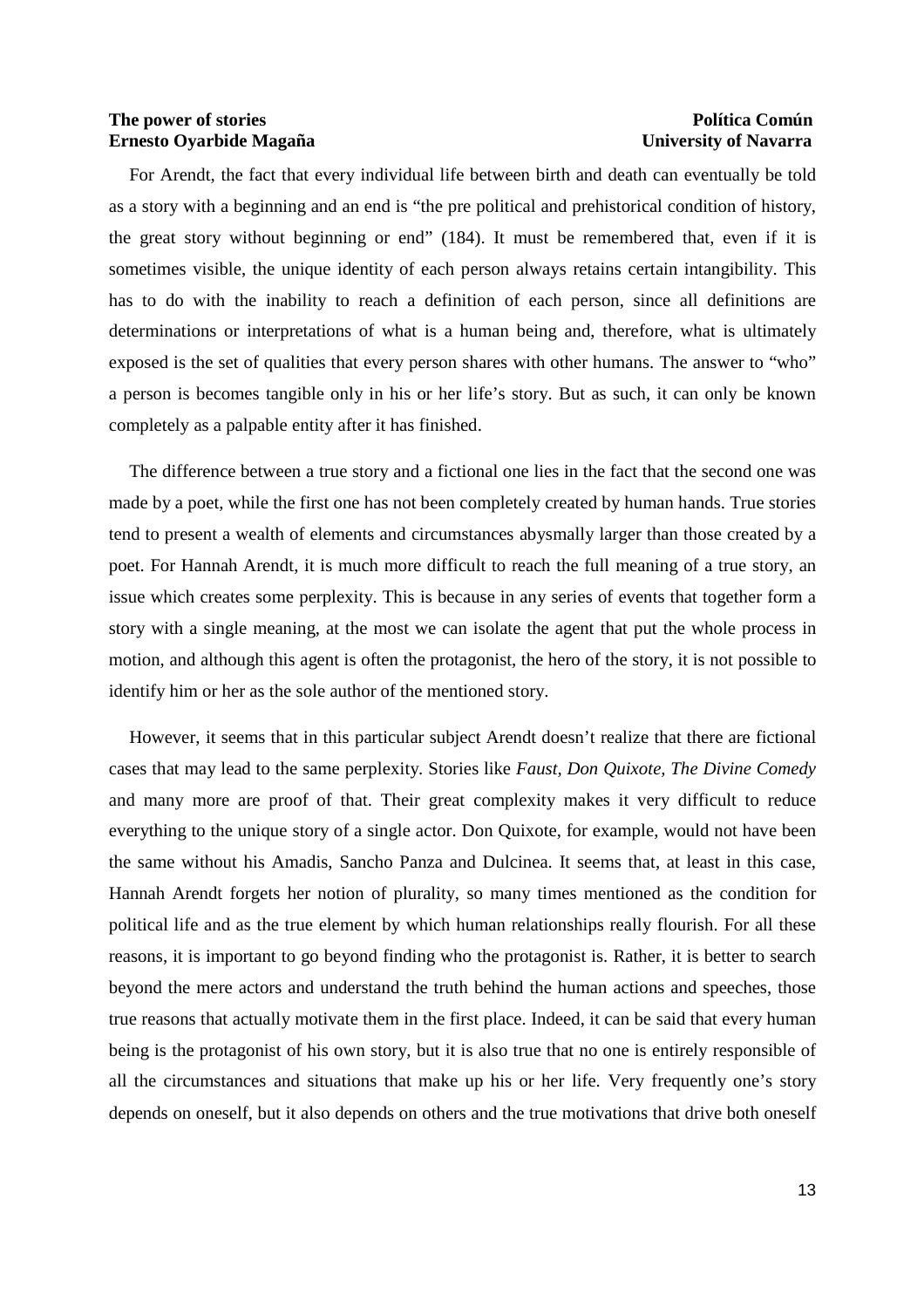and others into action. Hannah Arendt said that the ability of reification of human actions and speeches was appropriate only to the theater. And she is right on that. But it is also true that, to some extent, any work of art that participates of that dramatic component can also manage to accomplish the reification of action, speech and their consequent meaning.

As already mentioned, according to Aristotle, one effect of the tragedy was catharsis, the purgation or relief of pity and fear. For such a possible purge to occur, these emotions must first have been created in the reader or observer. On the definition provided above, García-Noblejas mentioned a kind of recognition, a certain cognitive communication inherent to this process. Through a peculiar assembly of what is said and done by several characters, the story conveys a non-theoretical knowledge accompanied by emotions and vital experiences. This is because thanks to stories we get to know the identity of a person, with the precise meaning of his or her free human actions. With the help of stories the reader or observer reaches an understanding of the true identity of the acting characters (the  $\pi \rho \dot{\alpha} \tau \dot{\alpha}$ ) and manages to decipher the meaning behind their deeds. Garcia-Noblejas explains that a great pleasure underlies in recognizing oneself and the others as agents of immanent actions through the artistic  $\pi o$ *ingic* because it helps human beings reach some aspects from the human existence that theoretical knowledge doesn't fully grasp<sup>xvi</sup>. As the Spanish philosopher Manuel García Morente once said, one can get to know Paris in two different ways: by studying the entire city through its maps or by wandering through all its streets until they are strange no more<sup>xvii</sup>. For him, the second option was clearly more complete because it involved experience.

From these arguments, one can infer that behind the catharsis and the cognitive pleasure it brings through recognizing lays the idea of communication. A communication that is not a mere transmission of a message between sender and receiver, but rather a dialogue in which not only the story but also the reader or observer actively cooperate to create such a recognition, to discover the myth, and its meaning, behind each fictional account. For Arendt, all kinds of reification are paid. And the price is life itself:

It is always the "dead letter" in which the "living spirit" must survive, a deadness from which it can be rescued only when the dead letter comes again into contact with a life willing to resurrect it, although this resurrection of the dead shares with all living things that it too, will die again (169).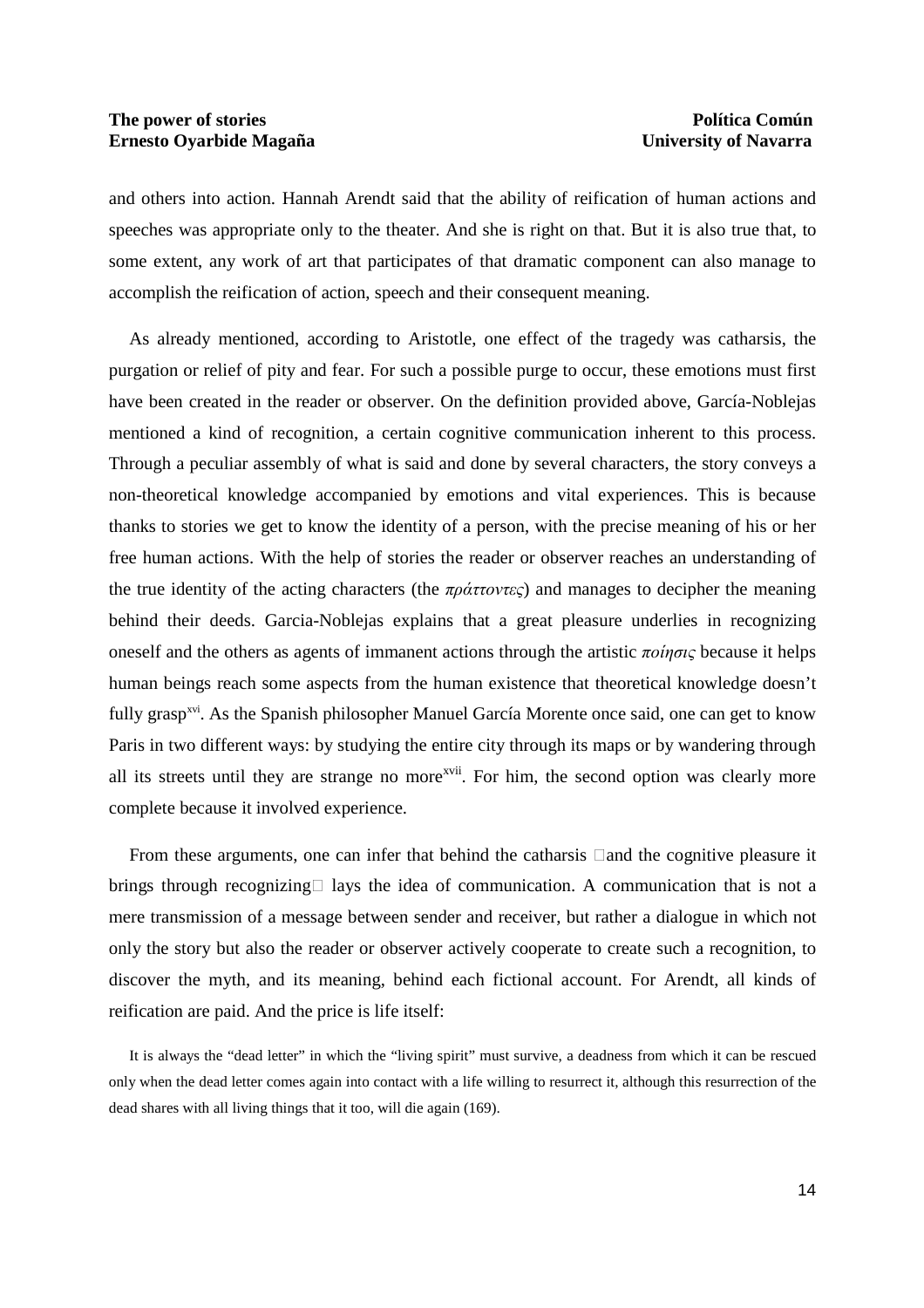This statement better explains why there is always a dialogue between the work of art and the person that comes in contact with it. Though reification allows action and speech to linger in the material world, the collaboration of a reader or observer is necessary in order to prevent these from truly disappearing. The reception by another person is needed to bring these elements, and its meaning, back to life again. Only through the establishment of this dialogue can a work of art complete its goal. At the same time, only through reciprocity between people who share the meaning of what is done and said can a  $\pi \delta \lambda \iota \varsigma$  really be settled. That is, a public sphere based on a plurality that feeds itself from the complex web of human relationships. As explained before:

The *polis*, properly speaking, is not the city-state in its physical location; it is the organization of the people as it arises out of acting and speaking together, and its true space lies between people living together for this purpose, no matter where they happen to be. "Wherever you go, you will be a *polis*" (Arendt 198).

For Hannah Arendt, power is not material and comes from men when they act together and vanishes the moment they disperse. Power keeps people together after the brief moment of organization. The curious thing about this element is that it cannot be stored up and kept in reserve for emergencies, since it is only present where word and deed have not parted company. It only exists where words have not yet been emptied of their significance and deeds are not yet used to violate and destroy but to establish relations and create new realities. In short, power is only kept in the public sphere when it is based on plurality, because it is only through this condition that all the words and deeds are taken into account in a  $\pi \phi \lambda \iota \zeta$ . And plurality is only possible when each of the members of the  $\pi \acute{o} \lambda \iota \varsigma$  is revealed to others through their actions and speeches, something that occurs only when citizens are aware of living with others inside a community. This can only happen when citizens renounce solipsism and interrelate with others. Through the acknowledgement of others, each citizen reaches his own meaning and the meaning of a society as a whole.

# **Creating vital proposalsxviii**

With this work I wanted to analyze the political component within fiction. As it has been explained, there are several points of connection. Though I have mostly focused my reflections on fiction, which can be literary or cinematographic, many of these arguments can also be used for other artistic manifestations. It must be remembered that Aristotle himself continuously uses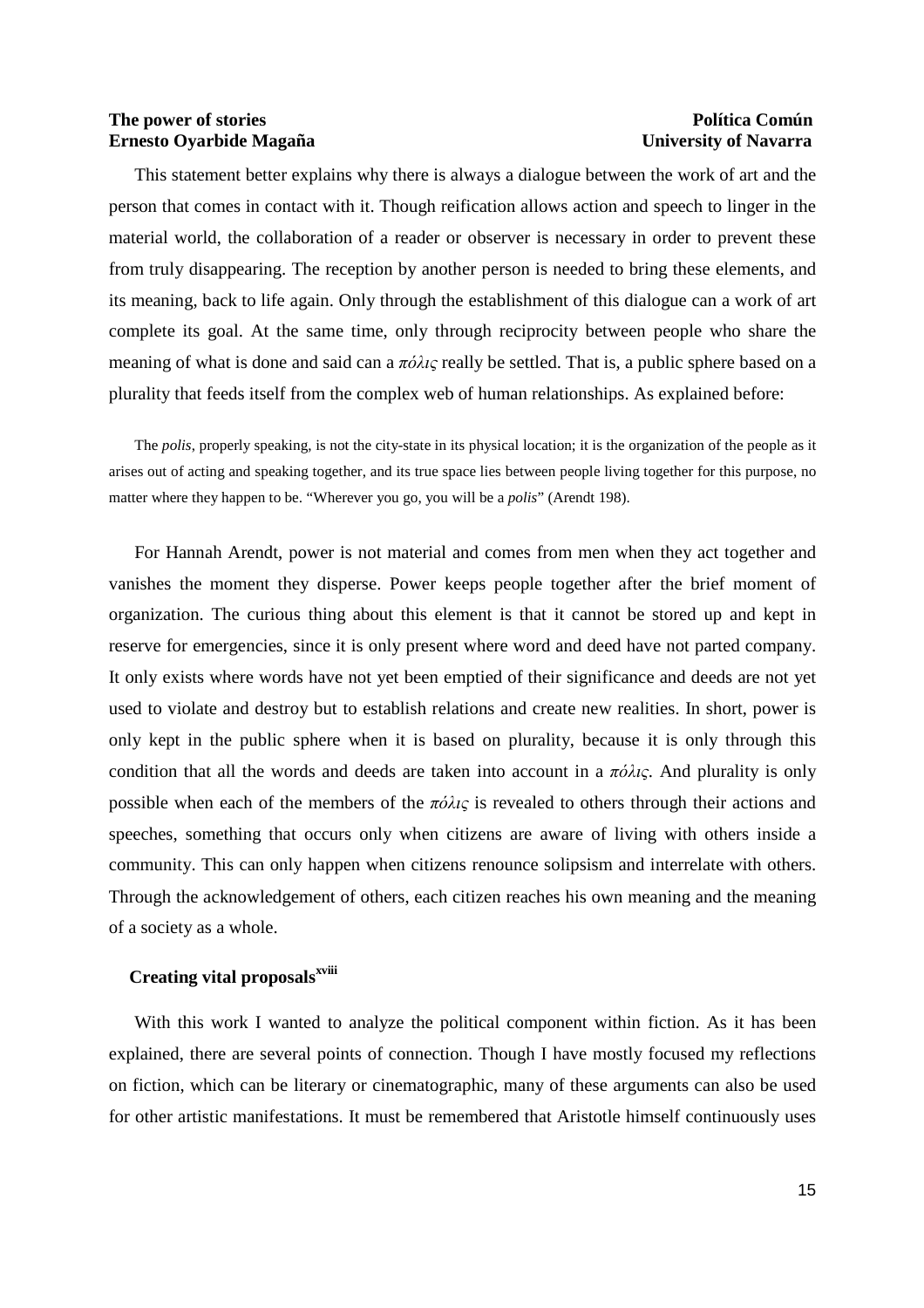musical and visual examples when speaking about fiction on the *Poetics*. However, this connection with the political discipline should not lead to the conclusion that the artistic ποίησις has a political goal. According to Maritain, all artistic manifestations rather obey to what he called "poetic intuition", which is based on the free creativity of the human spirit: "In poetry, there is only the urge to give expression to that knowledge which is poetic intuition, and in which both the subjectivity of the poet and the realities of the world awake obscurely in a single awakening" (170).

From this statement it seems that not even beauty is the specific object of artistic  $\pi o$ *ingic*. Indeed, an article of daily life can be beautifully made, have many ornaments, and by no means be called a work of art in the style of a *Picasso*. Arendt's distinction on the production of useful and useless things should be remembered here. Both things can be beautiful, but one has an instrumental goal and the other one does not. For Maritain, beauty is not the object of artistic ποίησις. Rather, the defining trait of artistic ποίησις is the freedom to create without any kind of instrumental goal. That free creative condition feeds itself on the poetic intuition of the artist, on the things that inspire him or her and move him or her to create a new object that will have a meaning by itself. Beauty is rather a necessary correlative and an "end beyond any end" (Maritain 170) of artistic  $\pi \circ i\eta \circ i\zeta$ . And if this is the case with one of the features that is most commonly used to define artistic creation, the same can be said about a political dimension within these. As mentioned before, in Aristotelian philosophy the *Poetics* relates to the practical reason and, therefore, it is in contact with other disciplines such as ethics, aesthetics, rhetoric and politics. This relationship between disciplines is based on the fact that they all study, through different perspectives, the same subject: the πρ $\Box \xi$ *ις*.

Therefore, although politics is not the object of artistic ποίησις*,* it is included within it. But we must not forget that artistic  $\pi o$ *ingic* should not be made for political purposes. If a story is made with that purpose, rather than artistic ποίησις*,* we would be referring to a pseudo artistic product, a devaluated story that, instead of presenting a particular  $\mu \Box \theta o \varsigma$  or representation of actions, would rather be presenting  $\delta i \dot{\alpha} v \circ \alpha$  or ideas. The non-conceptual knowledge inherent to stories would be replaced by concepts presented as a story.

Because of this, Garcia-Noblejas mentions that Aristotle established the *Poetics* "as an autonomous and practical philosophical discipline"(García-Noblejas, "Pensar hoy" 271). And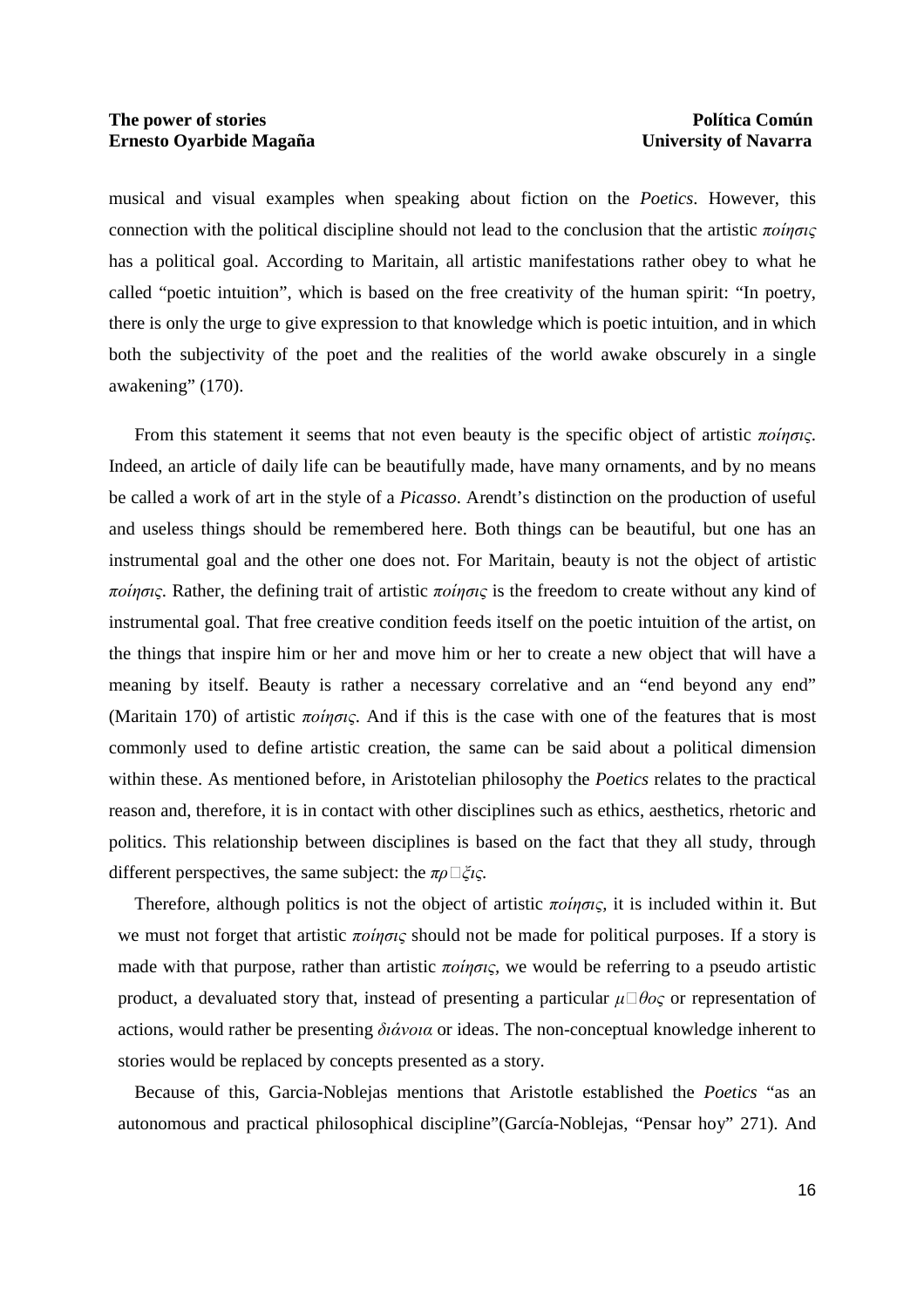he did this because he was deeply interested in rejecting Plato's educational and extremely political focus on the poet's art. Only by understanding these distinctions can it be properly understood how the *Poetics*, through the representation of action and speech, can come in contact with the political discipline. They do so because both belong to practical reason. And it is because of this relationship that it is better seen how artistic  $\pi o$ *ingic* can contribute to the creation of plurality and dialogue within the public sphere, just as Hannah Arendt noticed. Indeed, each fictional work, each story, is a specific living proposal full of meaning. And because of this, it is capable of influencing those who connect with that story by changing their expectations, shaping their cultural universe or even, in the most extreme cases, moving them to action. It will all depend of the story presented and if the reader or spectator feels truly moved by that specific story. This process cannot be controlled scientifically, yet it can truly occur because, as it has been explained before, in every fictional work, in each story, there is a possibility that the reader or spectator may feel stirred by it. However, one must be careful with this particular statement. Stories shouldn't be made to influence or manipulate, because in those cases it would be more proper to refer to them as propaganda or, at best, education. As we have seen before, the specific trait of artistic ποίησις is that it is free. Propaganda may be beautiful, but it is not free since it is made with an instrumental goal: persuasion or indoctrination. It is because of all these reasons that true artistic stories may influence readers or observers only in the sense that they broaden their capacity for action, since they show him or her of what the human being is capable of. But that kind of influence is never seeked. It is, as with beauty, a necessary correlative of art works. The representation of actions and speeches from others can lead a person to consider his or her own actions and speeches. And is in this way that the dialogue between a work of art and the person that comes in contact with it is created and Arendt's "dead letter" comes back to life.

A good story never leaves anyone indifferent. And for Arendt and Aristotle, good stories are those that bring to life the great deeds of humanity so that this heritage is not lost and the new generations can learn about important deeds of the past. These arguments gain weight if we remember that for centuries the Greeks introduced every new generation to the *Iliad* and the *Odyssey* because they considered that those works presented deep human realities every person should know. Something similar can be said about the Romans and the *Aeneid*, the Jewish with their *Torah*, the Indians with their *Ramayanah* and their *Mahabharata* and the Christians with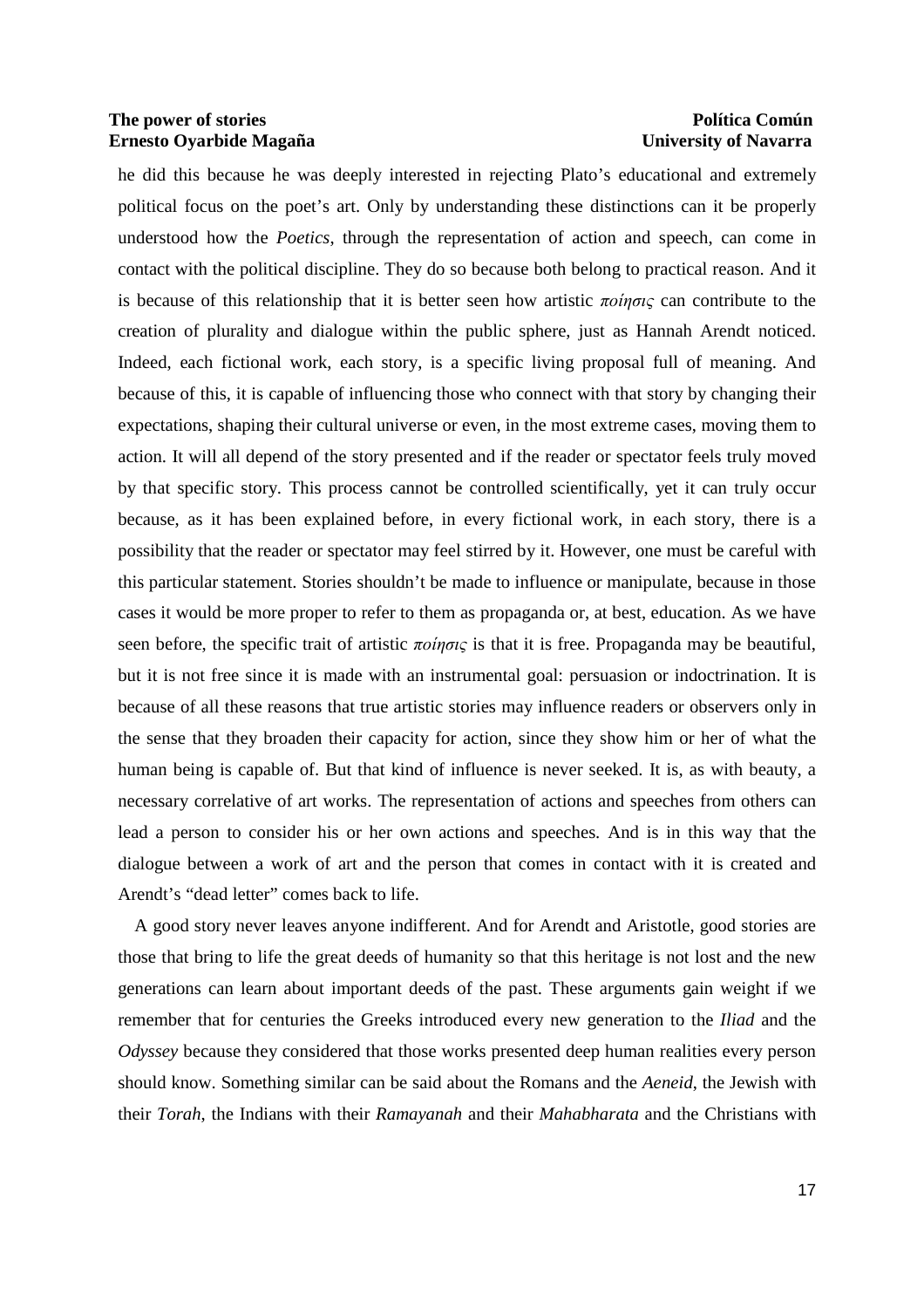their Gospels. A very interesting fact about all these traditions is that they all share the same trait: the telling of stories is essential to them and these particular stories have inspired human beings throughout the ages.

iii In this work I will be using the word "fiction" as a synonym of "story". Here, the term "story" can apply to liteary and cinematographic manifestations. I shall not address the classical discusion of how invented narratives can sometimes be confused with real life accounts. Nevertheless, one of the consequences of the theories presented here is that this confusion on what is real and what is not is caused by the fact that both kind of stories present the lives of human beings and they do so by retelling their actions and speeches.

For this work I usually have translated from Spanish into English all the quotes presented except those from Hannah Arendt and Jacques Maritain. For these two authors I have used official English copies of their work. I have also used two English editions of the *Poetics* and the Oxford Dictionary of Philosophy. The original language copies of the references used is in the bibliography. Sometimes I use square brackets ( [] ) in order to introduce a clarification inside the references or shorten a quote.

v More on this issue in Plato´s *Republic*, chapter 10.

In the Greek original, the word used by Aristotle is  $\pi \omega \lambda \pi \kappa \Box c$ , which was translated by the English editor of the *Poetics* as "social conduct".

In the original text, Aristotle continuously uses the term  $\pi o \eta \pi \mu \Box \varsigma$  and  $\pi o \eta \sigma \chi$ . Both meant "to produce" or to "fabricate". Here, the Stagirite uses this term in a very specific way because he applies it usually to the production of art works. When using the term artistic ποίησις *or* artistic creation, I will be referring to all artistic manifestations. As explained before, the term "fiction" will be referring to literature and film, which are both a kind of artistic ποίησις. I am completely aware that lyrical manifestations are different from narrative and drama. Due to lack of space, I will have to explain on another work how lyrical works can also be understood with the theory presented in the *Poetics*.

viii A complete analysis on this subject can be consulted in Pieper, Josef. *Entusiasmo y delirio divino: sobre el diálogo platónico "Fedro"*.

<sup>ix</sup> A detailed explanation on how the ancients understood inspiration can be found in Gil Fernández, Luis. *Los antiguos y la "inspiración" poética*.

x More about art and its theoretical and practical elements can be found at Maritain, Jacques. *Creative Intuition in Art and Poetry*. In this book, Maritain proposes an interesting theory on how inspiration, which he calls poetic intuition, responds to a subjective and semiconscious faculty of human beings that strives to capture reality in a subjective way. Artistic manifestations would be the material result of that particular subjective grasp of reality.

xi A further discussion on the subject can be read at García-Noblejas, Juan José. *Comunicación y mundos posibles*, p. 206.

<sup>1</sup> i An insightful analysis on the history of the transmission of the *Poetics* can be found in the introduction to the Spanish version of the *Poetics* made by Valentín García Yebra. For this work I will be using the bilingual (Greek/English) version done by Page.

For Aristotle all arts are interrelated. That is why he continuously uses pictorial and musical examples in the *Poetics*. Even though most of these considerations can be applied to all arts, my principal goal will be to outline critical elements on the art of telling stories, may these stories be literary or audiovisual. But as it is seen in the *Poetics*, it is very difficult to discuss this issue without sometimes addressing elements that are common to all arts.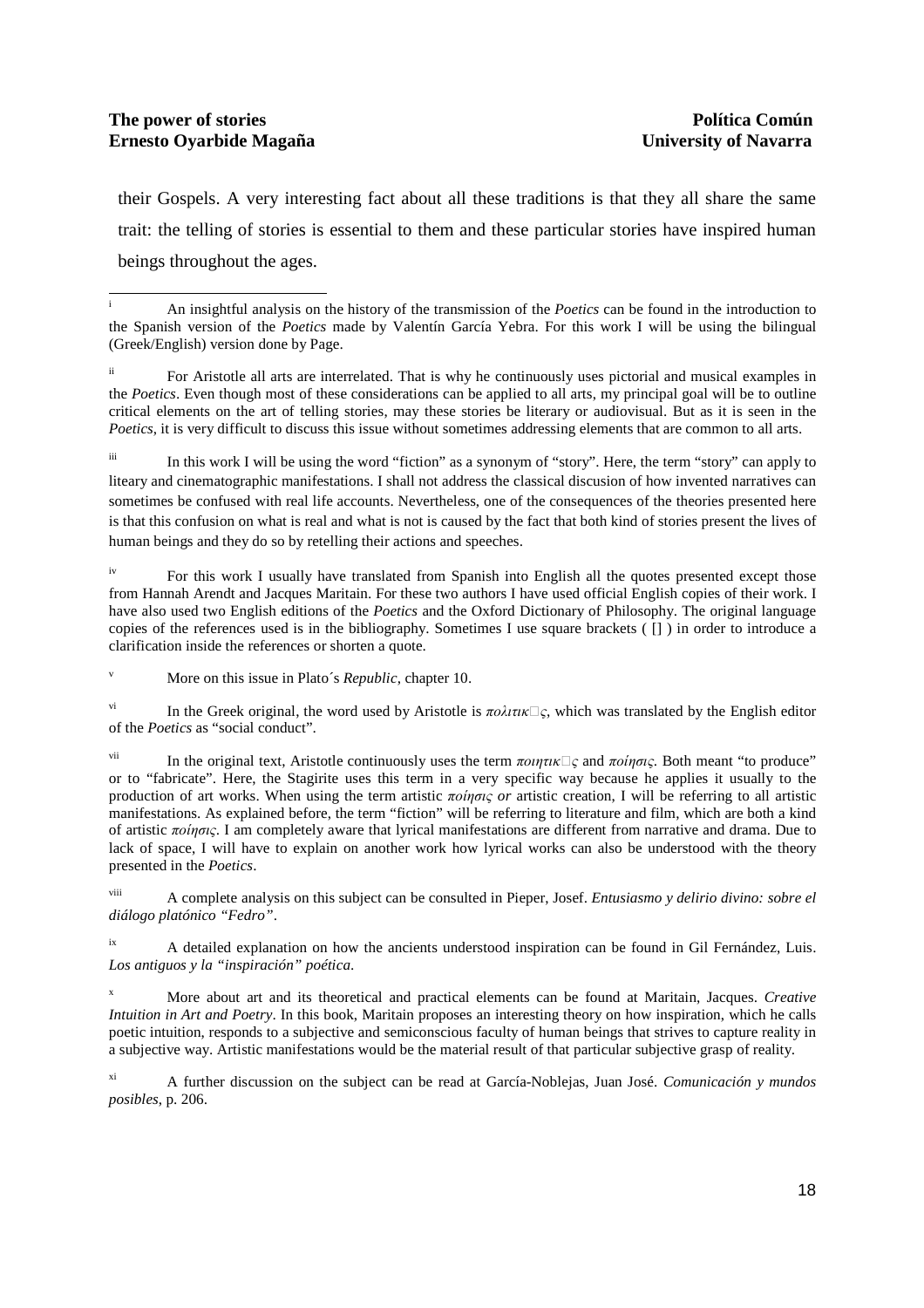$xii$ I am aware that Aristotle considered that the essential elements of tragedy were six. In order of importance:  $\mu \Box \theta o_S$  (myth, plot or arrangement of incidents),  $\Box \theta o_S$  (character), διάνοια (thought), λέξις (diction or speech),  $\Box \psi \iota_S$  (spectacle) and μέλος (song). For Aristotle, the last two of them,  $\Box \psi \iota_S$  and μέλος, were less essential for tragedy. Their study is not necessary for the purpose of this work.

xiii Here, Maritain uses the term "art" in order to emphasize the predominant technical nature of productive ποίησις. After all, it mus be remembered that the original meaning of the term "art" in latin was "technique".

xiv With the term "poetic intuition" Maritain develops a theory about artistic inspiration. Please see note 10.

xv The complex relationship between thought (διάνοια) and speech (λέξις) are contemplated in the *Rethoric* and far surpass the purpose of this work. The relation between the *Rethoric* and the *Poetics* is a deep one and it also helps understand better the political dimension within artistic ποίησις. Nonetheless, this also should be left for another work, once the elements of the Poetics have been settled in this one.

xvi For more information on this topic, see García-Noblejas, Juan José. *Comunicación y mundos posibles*, ps. 257-258.

xvii See the Introduction to García Morente, Manuel. *Lecciones preliminares de Filosofía*.

**xviii** With the term "vital proposal" I refer to the fact that each story presents a specific way of living.